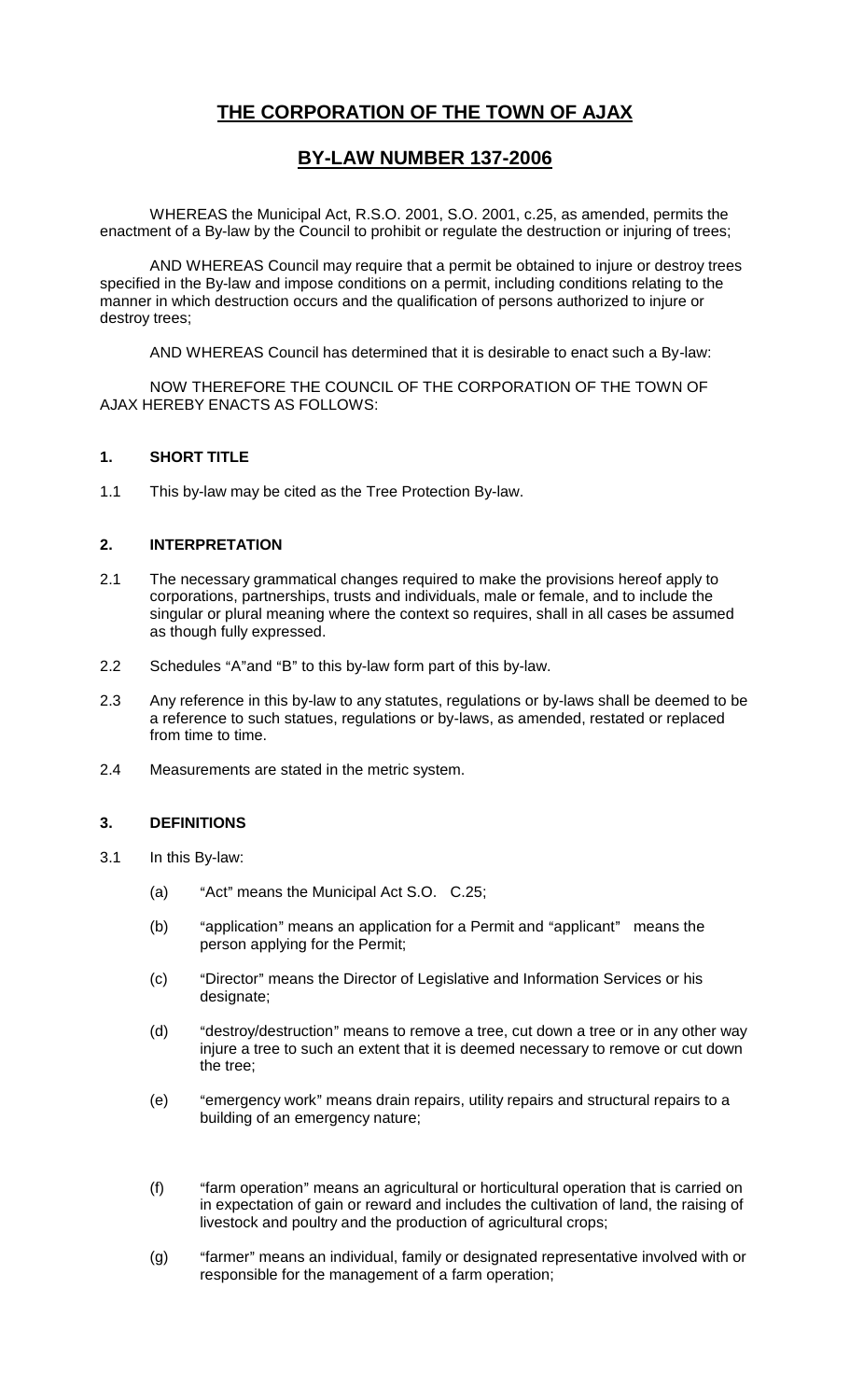- (h) "good forestry practices" means the proper implementation of harvesting, renewal and maintenance activities known to be appropriate for a woodlot and which minimize detriments to woodlot value;
- $(i)$  "injure/injury" means any act which will harm a tree's health in any manner;
- (i) "Officer" means a Municipal Law Enforcement Officer, the Manager of Environmental Services for the Town, the Area Supervisor (Parks) for the Town or an arborist employed by the Town;
- $(k)$  "Order" means an order issued pursuant to Section 11 of this by-law and the Act;
- (I) "ornamental tree" means plants cultivated for their beauty and intended to be managed or clipped on an annual or biannual basis, rather than for their natural use, including but not limited to foundation shrubbery, clipped hedges and fruit trees that produce fruit for human consumption;
- (m) "Owner" means the registered owner of a lot, his representative successors and assigns or his authorized agents;
- (n) "Permit" means a Permit required by this By-law to injure or destroy a tree on private property within the Town;
- (o) "Region" means The Regional Municipality of Durham;
- (p) "street" means a common or public highway, road, street, lane or any road allowance or portion thereof under the jurisdiction of the Town; and,
- (q) "Town" means The Corporation of the Town of Ajax.

### **4. GENERAL PROVISIONS**

- 4.1 No person shall destroy or injure, or cause or permit the destruction or injury of any living tree on any lands designated in Section 4.2 of this by-law without a Permit, unless otherwise permitted by this by-law.
- 4.2 The provisions of this by-law shall apply to:
	- (a) Any land in the area described in Schedule "A" to this by-law;
	- (b) Any land or part of land in an area designated as Environmental Protection, Open Space, Town-Wide Park, Community Park, or Neighbourhood Park pursuant to Schedule "A" of the Town's Official Plan; and
	- (c) Any land or part of land in an area zoned as Private Open Space pursuant to the Town's Zoning By-laws.
- 4.4 No person shall contravene or permit the contravention of the terms of a Permit issued under this by-law or the conditions attached thereto.
- 4.5 No person shall fail to comply with an Order or permit an Order to be contravened.
- 4.6 No person shall remove, pull down, or deface any Order or permit any Order to be removed, pulled down or defaced, after an Officer has caused it to be placed in a prominent position on any lands, except with the written consent of the Officer.
- 4.7 No person shall obstruct an Officer or a person acting under the Officer's instructions who is carrying out an inspection under this by-law.

# **5. EXEMPTIONS**

- 5.1 In addition to the exemptions set out in section 135 (12) of the Act, this by-law shall not apply to:
	- (a) The injury or destruction of trees by the Town, Region, a crown agency or Ontario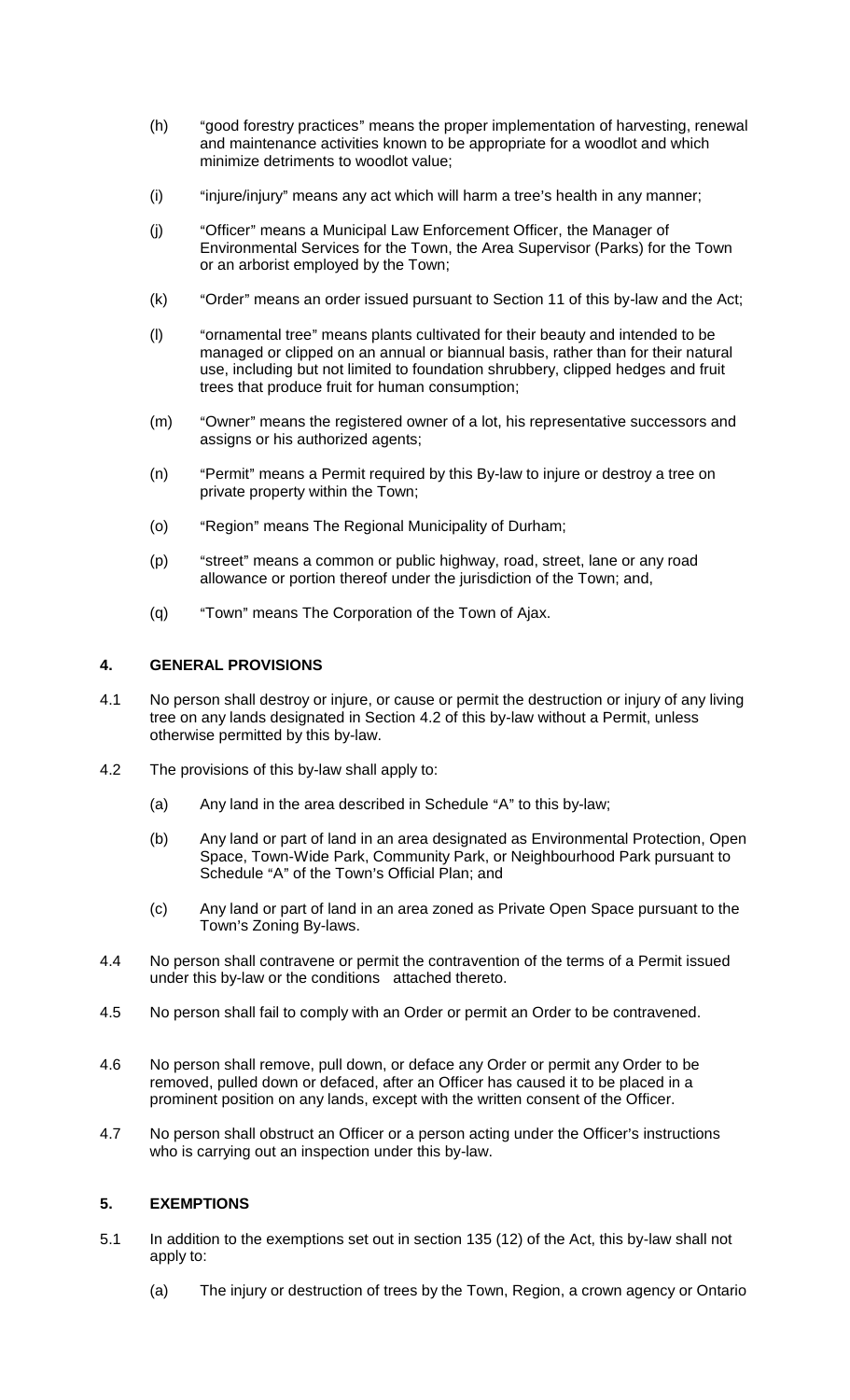Hydro;

- (b) Activities authorized under a subdivision or site plan agreement with the Town, provided that the tree(s) must be injured or destroyed in order to facilitate construction in accordance with plans approved by the Town**;**
- (c) Activities undertaken in a woodlot pursuant to The Durham Region Tree Conservation By-law and in accordance with good forestry practices;
- (d) The injury or destruction of up to 5 trees each calendar year by a farmer where the injury or destruction of a tree occurs as an integral component of an active farm operation;
- (e) A tree located on a lot of less than 1.2 ha which has a single dwelling thereon with the exception of land zoned Private Open Space pursuant to a Zoning By-law of the Town;
- (f) An Orchard, Christmas Tree Farm or Tree Nursery;
- (g) Removal of a diseased, dead, or hazardous tree;
- (h) Pruning of a tree in accordance with good arboricultural practice to maintain the health of the tree;
- (i) Pruning of tree branches that interfere with utility conductors;
- (j) Pruning or removal of ornamental trees; or,
- (k) Emergency work.

# **6 APPLICATION FOR A PERMIT**

- 6.1 An Owner who intends to injure or destroy a tree where a Permit to do so is required by this by-law shall first submit an application to the Director on the prescribed form along with the prescribed fee as set out in Schedule "B" to this by-law.
- 6.2 Notice of an application to destroy healthy trees shall be posted on the property where the tree(s) are located in a manner and form satisfactory to the Director.

# **7. ISSUANCE OF A PERMIT**

- 7.1 The Director shall review all completed applications and may issue a Permit in the following circumstances:
	- (a) Trees that are likely to cause structural damage to existing load-bearing structures;
	- (b) Trees that are in declining or poor condition and cannot be maintained in a healthy and safe condition;
	- (c) Trees on property where a Building Permit or Committee of Adjustment approval has been obtained, provided that the tree(s) must be injured or destroyed to facilitate construction in accordance with plans approved by the Town;
	- (d) Trees on a property where a use permitted by the Official Plan or the Zoning By-law is being expanded provided that the Director is satisfied that the intended use of the Official Plan and Zoning By-law is maintained and that there is no alternative to the destruction of the trees;
	- (e) Activities undertaken by a farmer where the destruction of a tree occurs as an integral component of an active farm operation; or,
	- (f) Trees that are growing in inappropriate locations, and cannot be maintained on a routine basis due to restrictive site condition.
- 7.2 Where a tree or trees are to be destroyed, the Director may issue a Permit subject to conditions that ensure that all other trees are protected in accordance with good arboricultural practices and may require a replanting plan to replace any trees removed.

# **8. PROHIBITIONS**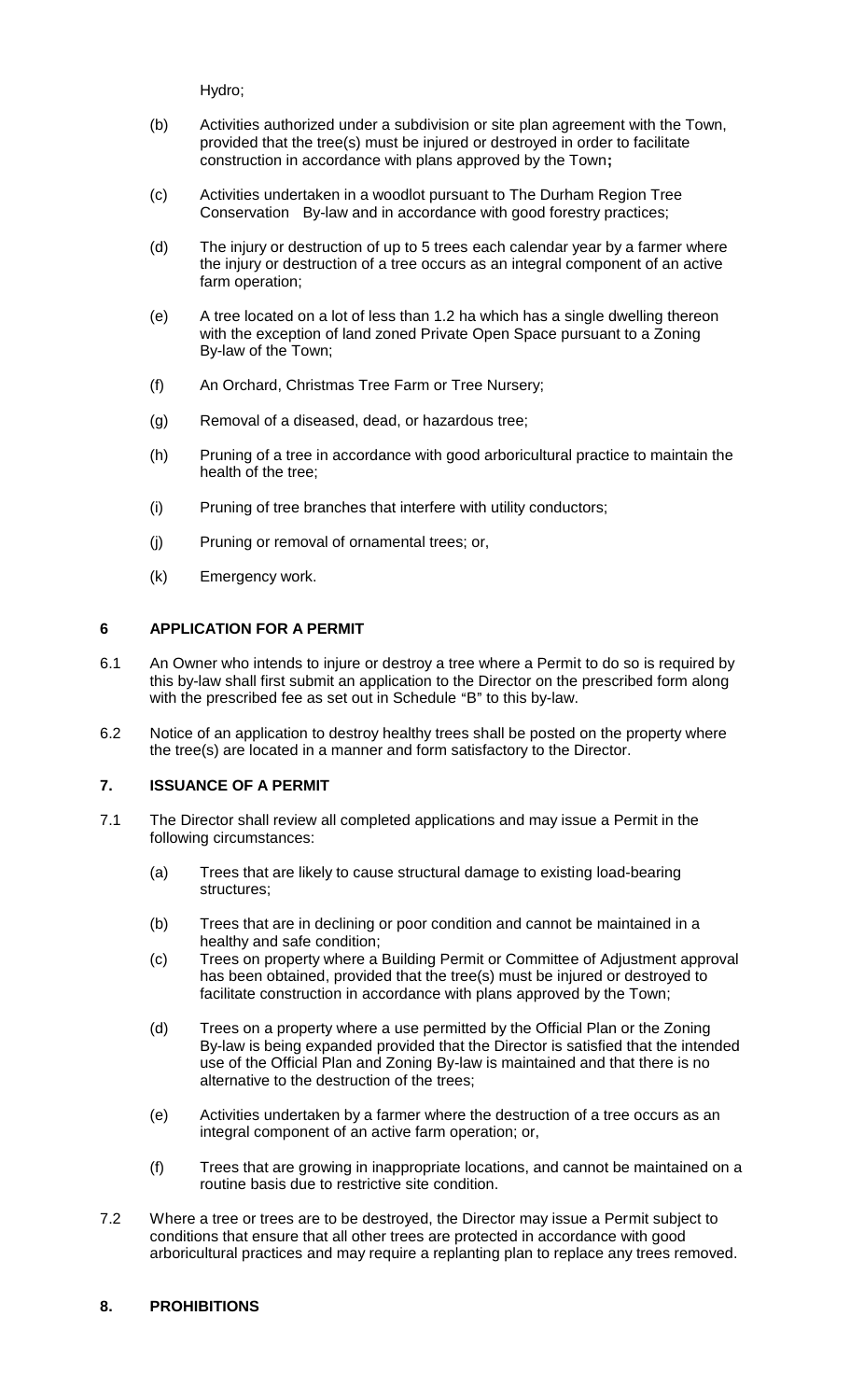- 8.1 The Director shall not issue a Permit to destroy a tree or trees where:
	- (a) The tree is healthy, unless the Director is satisfied that the applicant has undertaken to implement a satisfactory replanting plan to replace any tree removed;
	- (b) Significant vistas and/or views will not be adequately protected and preserved;
	- (c) An environmentally sensitive area will not be adequately protected and preserved;
	- (d) Natural land forms or contours will not be adequately protected and preserved;
	- (e) An ecological system, including natural areas, features and functions, will not be adequately protected and preserved;
	- (f) Flood and erosion control will be negatively impacted; or,
	- (g) The tree is an endangered species.

#### **9. REPLACEMENT TREES**

- 9.1 Where a tree or trees are to be destroyed, the Director may issue a Permit subject to conditions ensuring that:
	- (a) the replacement trees are planted to the satisfaction of the Director and in accordance with the replanting plans submitted; and
	- (b) the tree or trees are protected in accordance with good aboricultural practices.
- 9.2 Where replacement planting is not physically possible on the property where the tree is located, the Director may:
	- (a) require replacement trees planted at another location; or
	- (b) accept a cash in lieu payment for the planting of trees at another location.
- 9.3 Where a property is not subject to site plan approval, the Director may obtain a written undertaking to ensure that the replacement planting is carried out and, where substantial replanting is required or where the applicant has previously violated conditions to a Permit under this section, the Director may require an applicant to post a letter of credit, in a form satisfactory to the Director of Finance for the Town, in an amount equal to 120 percent of the total cost of replanting and maintaining the trees for a period of two years.

#### **10. APPEAL OF DECISION**

- 10.1 An applicant may, within 14 days of the date of:
	- (i) the date of decision by the Director to refuse to issue a Permit or to issue a Permit with conditions, or,
	- (ii) the making of an Order,

appeal to a Committee of Council in writing setting out the reasons for the appeal and request to be heard by the Committee. Such application for an appeal shall include the non-refundable fee as set out in Schedule "B: to this By-law.

10.2 On an appeal the Committee may direct the Director to issue a Permit subject to such conditions the Committee may determine.

### **11. INSPECTION**

11.1 An Officer and any person acting under the instruction of an Officer may, at all reasonable times, enter and inspect any land to determine if this by-law, or an Order or any condition of a Permit is being complied with.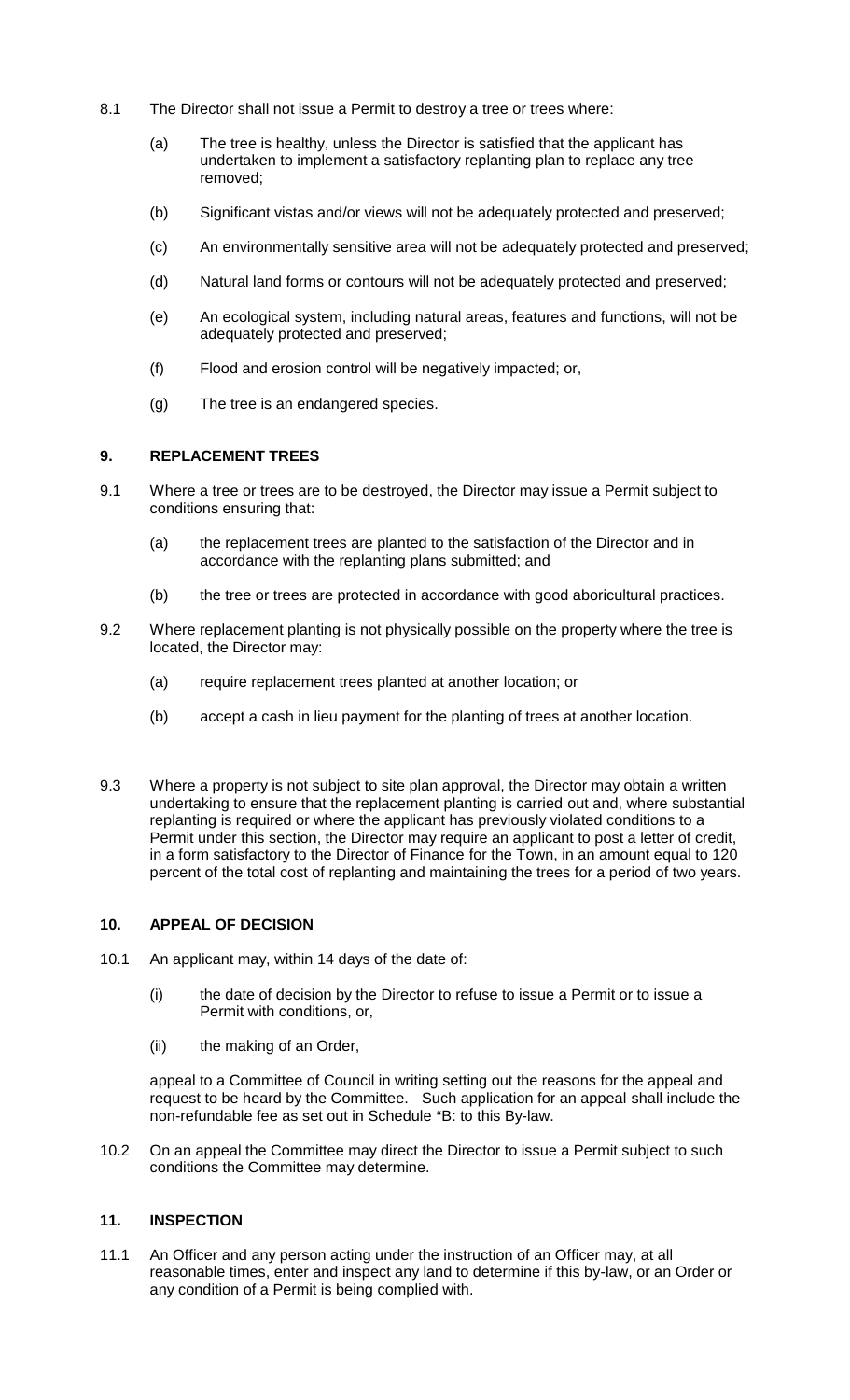11.2 If, after inspection, the Officer is satisfied that there is a contravention of this by-law or a Permit, the Officer may make an Order setting out particulars of the contravention and requiring the person to comply with this by-law or the Permit.

### **12. ADMINISTRATION AND ENFORCEMENT**

- 12.1 This by-law shall be administered by the Town's Legislative and Information Services Department, Planning and Development Services Department and Operations and Environmental Services Department and enforced by an Officer.
- 12.2 If a Court of competent jurisdiction should declare any section or part of a section of this by-law invalid, such section or part of a section shall not be construed as having persuaded or influenced Council to pass the remainder of this by-law and it is hereby declared that the remainder of the by-law shall be valid and shall remain in force.

# **13**. **OFFENCE**

- 13.1 Any person who contravenes a section of the by-law is guilty of an offence and is liable,
	- (a) on a first conviction, to a fine of not more than \$10,000 or \$1,000 per tree, whichever is greater; and
	- (b) on any subsequent conviction, to a fine of not more than \$25,000 or \$2,500 per tree, whichever is greater.

### 13.2 Corporations

Despite Section 13.1, where the person convicted is a corporation,

- (a) the maximum fines in clause 13.1 (a) are \$50,000 or \$5,000 per tree; and,
- (b) the maximum fines in clause 13.1 (b) are  $$100,000$  or  $$10,000$  per tree.
- 13.3 Where this By-law or a Permit issued under this By-law directs or requires any matter or thing to be done by a person, in default of its being done by the person directed or required to do it, the matter or thing may be done under the direction of the Director, and the Town may recover the costs incurred by adding the costs to the tax roll and collecting them in the same manner as taxes.
- 13.4 If a person is convicted of an offence under this by-law, in addition to any other remedy or any penalty provided by law, the court in which the conviction has been entered, and any court of competent jurisdiction thereafter, may order the person to rehabilitate the land or to plant or replant trees in such a manner and within such a period as the court considers appropriate, including any silvicultural treatment necessary to re-establish the trees.

# **14. REPEAL**

14.1 That By-law #69-98 be repealed.

READ a first and second time this Tenth day of October, 2006

READ a third time and passed this Tenth day of October, 2006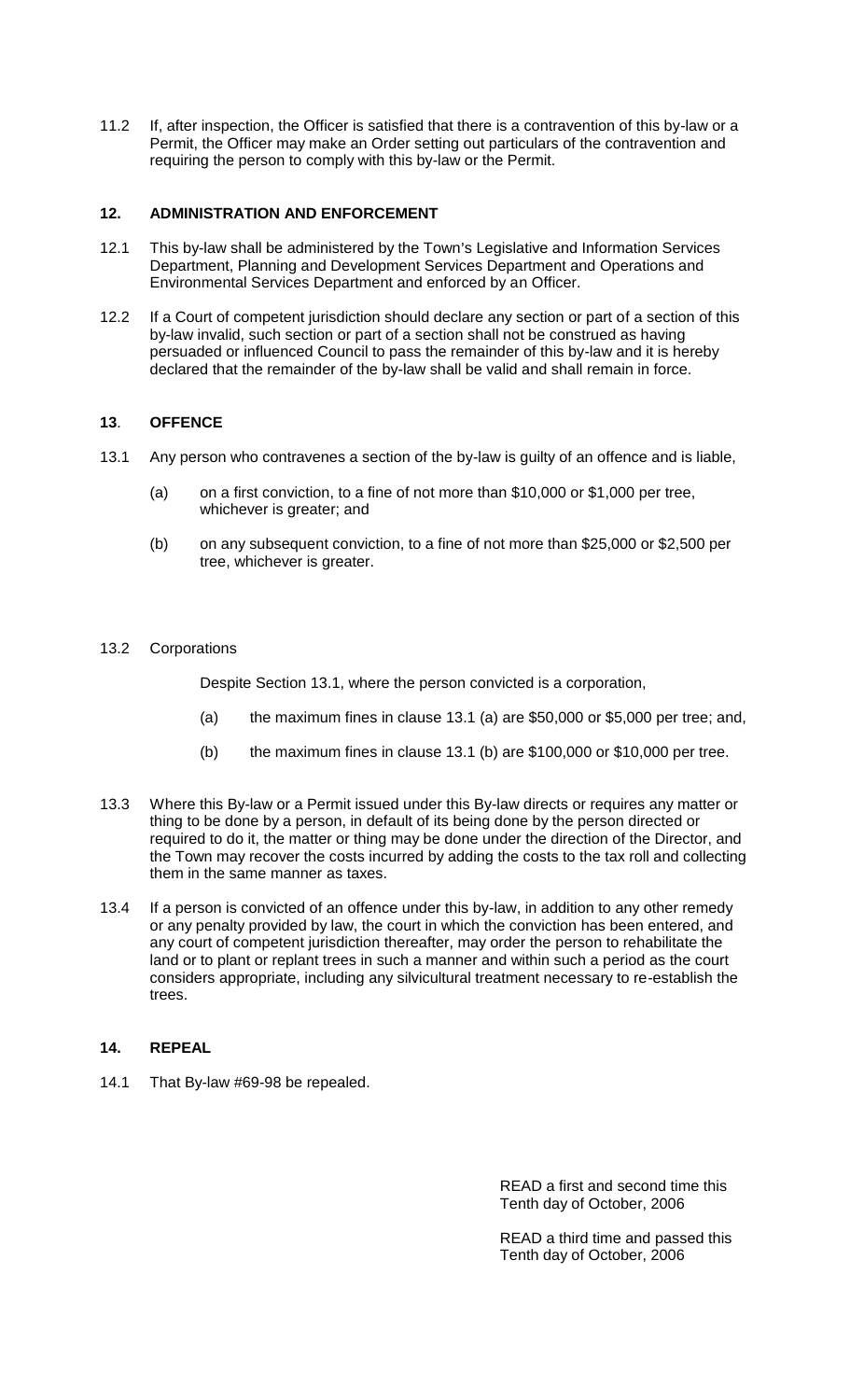Mayor

 $\overline{\text{Clerk}}$ 

Schedule "A"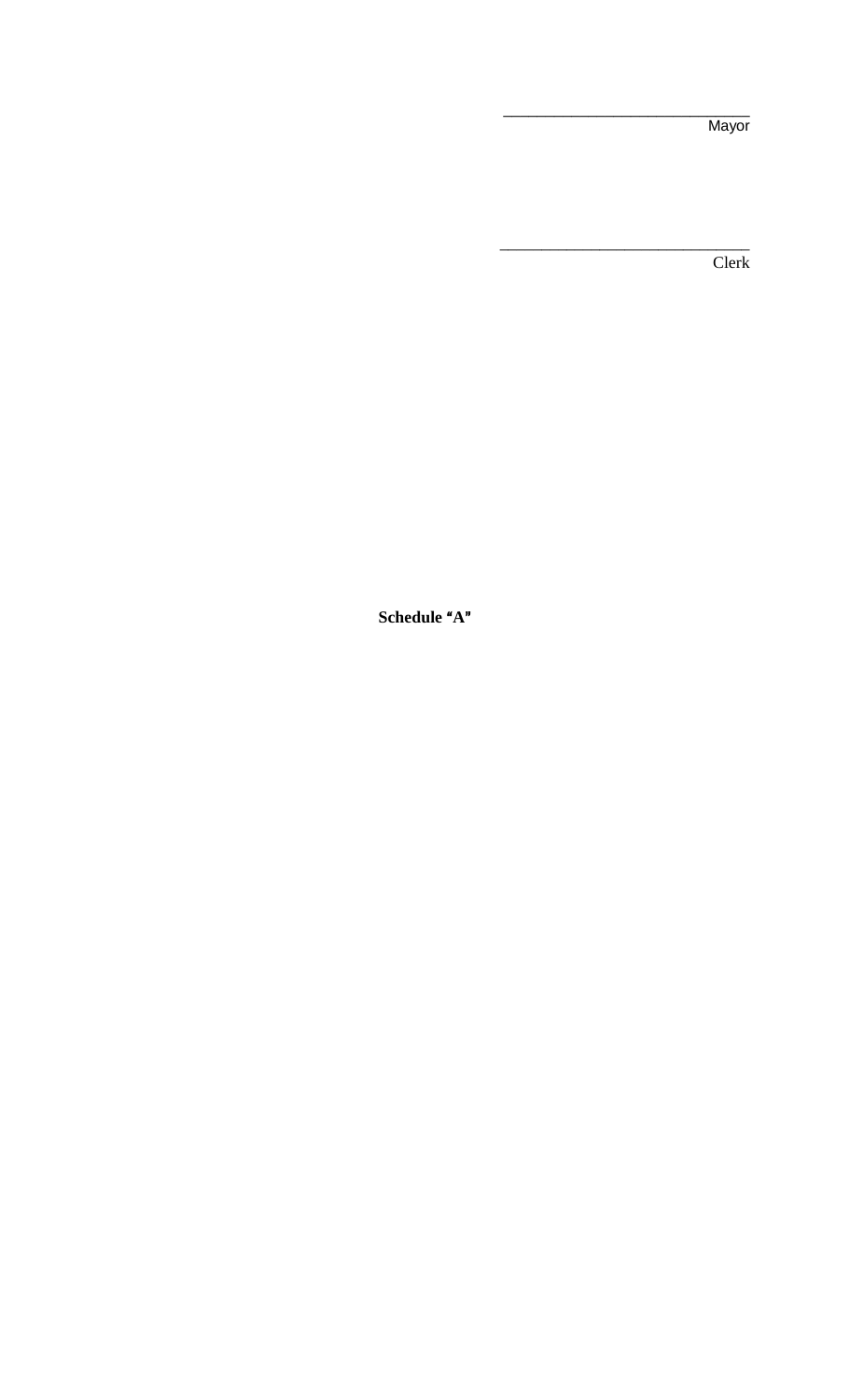SCHEDULE "A" TO BY-LAW \_

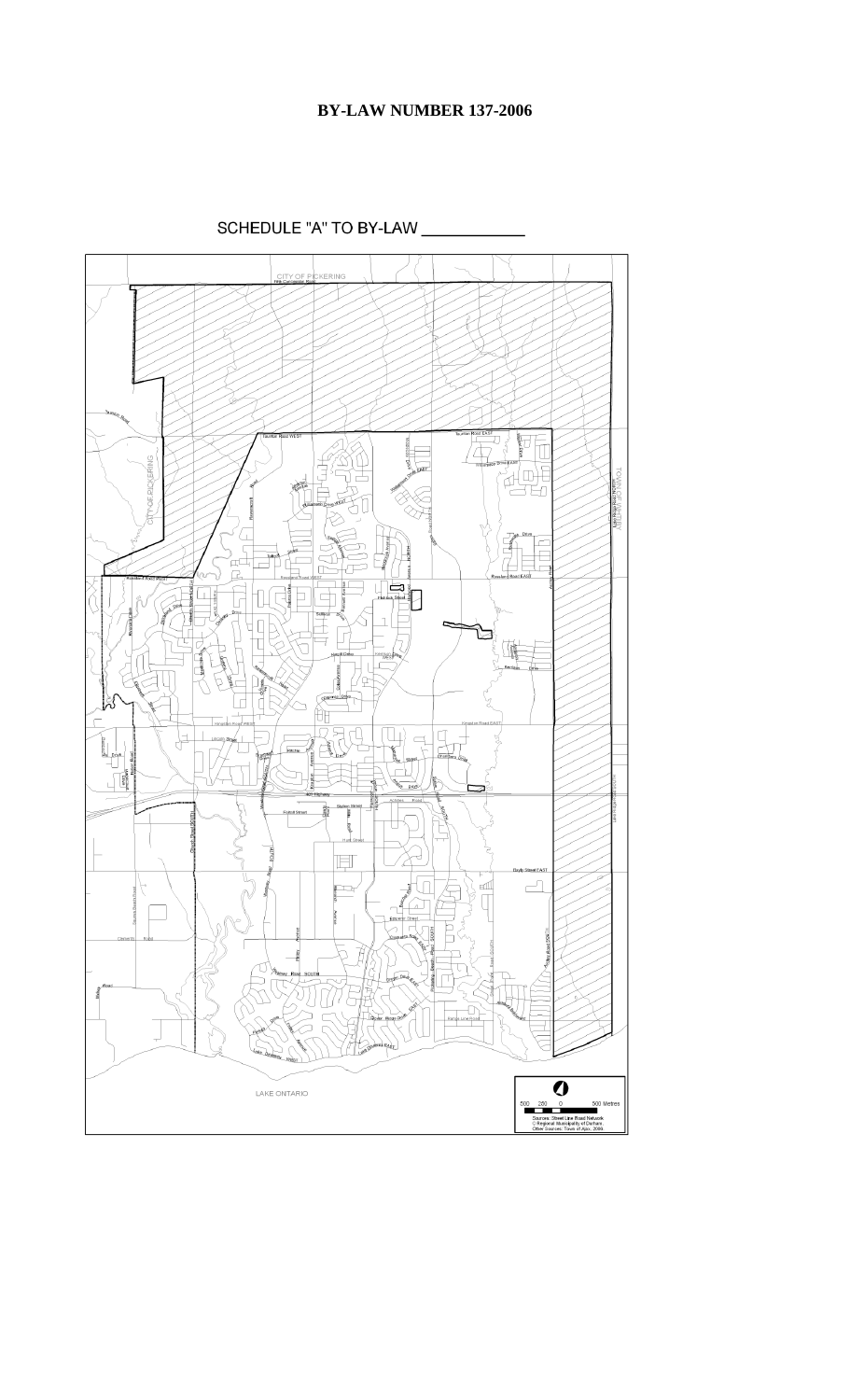# **SCHEDULE** "B" **TO BY-LAW NUMBER 137-2006**

# APPLICATION FEES

The following fees shall be payable:

- 13. An Application to destroy or injure\$25.00 a tree during one calendar year
- 14. An Application to destroy more than one\$100.00 tree during one calendar year
	- 3.An Application submitted by a farmer to \$25.00 cut more than five trees in a calendar year

4.Where the applicant wishes to appeal a decision to Council\$500.00

If more than one fee is applicable, the Applicant shall only pay the greater of the applicable fees.